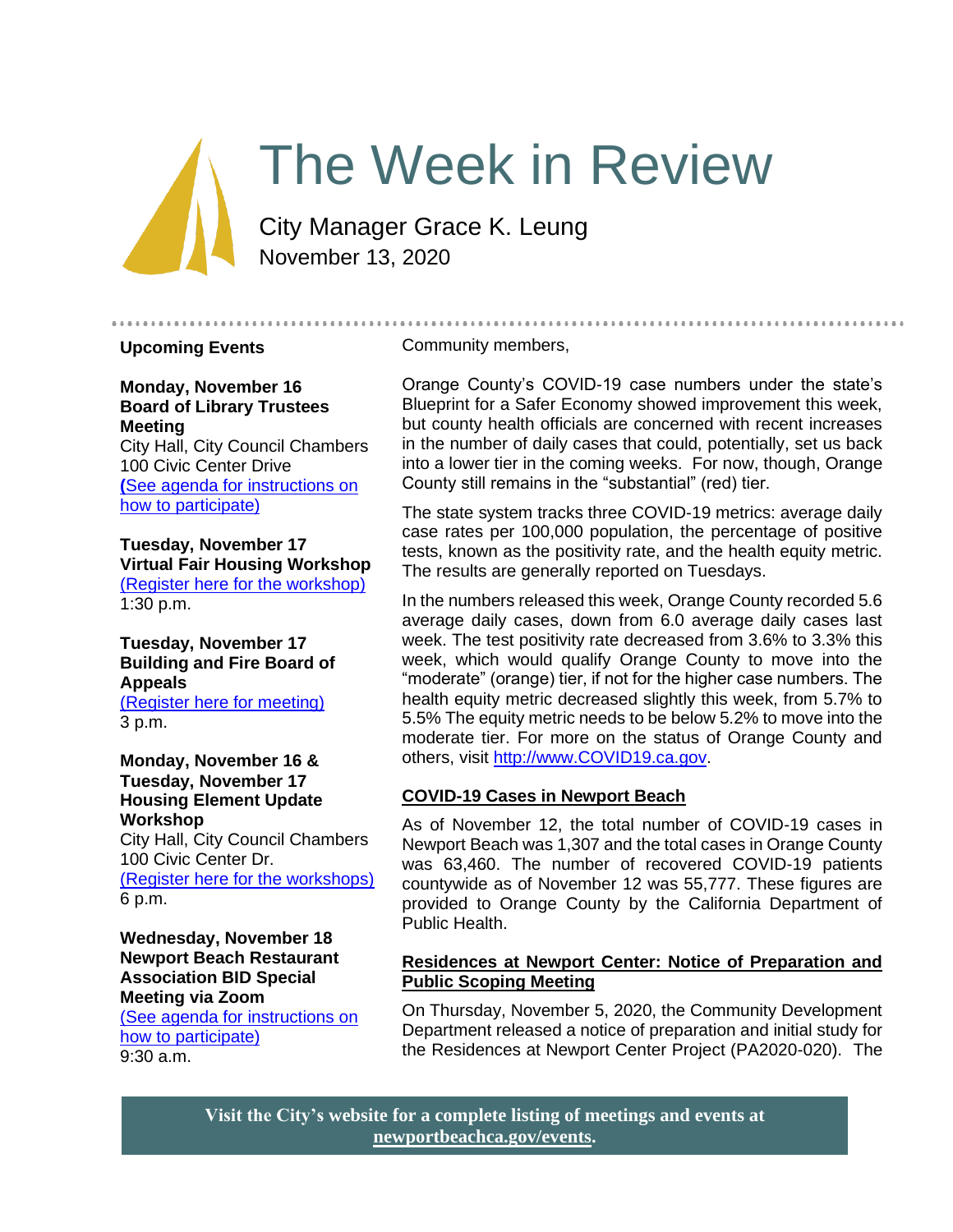**Wednesday, November 18 Balboa Village Advisory Committee Meeting**

Palm Street Parking Lot 600 & 608 E. Balboa Boulevard [\(See agenda for instructions on](https://www.newportbeachca.gov/government/open-government/agendas-minutes/balboa-village-advisory-committee-agenda-bvac)  [how to participate\)](https://www.newportbeachca.gov/government/open-government/agendas-minutes/balboa-village-advisory-committee-agenda-bvac) 4 p.m.

**Thursday, November 19 Finance Committee Meeting (Zoom Meeting)** [\(See agenda and instructions for](https://newportbeachca.gov/Home/Components/Calendar/Event/64263/72)  [participation here.\)](https://newportbeachca.gov/Home/Components/Calendar/Event/64263/72) 3 p.m. – 5 p.m.

**Thursday, November 19 District 1 Virtual Town Hall** [\(Please click here for more](https://www.newportbeachca.gov/Home/Components/Calendar/Event/64970/72)  [information\)](https://www.newportbeachca.gov/Home/Components/Calendar/Event/64970/72) 5 p.m.

**Thursday, November 19 Planning Commission Meeting** City Hall, City Council Chambers 100 Civic Center Dr. [\(See agenda for instructions on](https://www.newportbeachca.gov/government/departments/community-development/planning-division/planning-commission)  [how to participate\)](https://www.newportbeachca.gov/government/departments/community-development/planning-division/planning-commission) 6:30 p.m.

proposed Project is located at 150 Newport Center Drive and consists of the demolition of an existing carwash and construction of 28 condominium units and common space areas over a two-level below grade parking garage. A detailed project description is available in the Initial Study (linked below).

The notice of preparation includes an invitation for public input regarding what should be evaluated in the Environmental Impact Report (EIR). The 30-day public comment period runs from **November 5, 2020 through December 7, 2020**. An electronic copy of the notice of preparation and initial study are available online: [www.newportbeachca.gov/ceqa](http://www.newportbeachca.gov/ceqa) and hard copies are available to view at City Hall and the Central Library. All comments or other responses to this notice should be submitted in writing via mail or email to: Liz Westmoreland, Associate Planner, City of Newport Beach, Community Development Department, 100 Civic Center Drive, First Floor Bay B, Newport Beach, CA 92660,

[lwestmoreland@newportbeachca.gov,](mailto:lwestmoreland@newportbeachca.gov) 949-644-3234.

The City will also conduct a public scoping meeting where attendees can learn more about the EIR process and provide comments on the scope of the information and analysis to be included in the EIR. The meeting will be held virtually via Zoom on **Monday, November 30, 2020, at 5 p.m.** If you wish to participate, please visit the link below to register for the meeting using a valid email address. You will receive a confirmation email allowing you to join the meeting.

[https://zoom.us/webinar/register/WN\\_TaDlB-M-](https://zoom.us/webinar/register/WN_TaDlB-M-Rtyo4TfojHQ5HQ)[Rtyo4TfojHQ5HQ](https://zoom.us/webinar/register/WN_TaDlB-M-Rtyo4TfojHQ5HQ)

You may also participate via telephone/audio only by calling 669-900-9128. The webinar ID is 974 8209 9307.

# **Workshops Nov. 16 & 17 Seeking Community Input on the Future of Housing**

How should Newport Beach grow in the future? The community is invited to discuss that question and provide input during two interactive, virtual workshops scheduled for November 16 and 17. The City must plan for an additional 4,834 housing units over the next decade to comply with the Regional Housing Needs Allocation (RHNA). These workshops will help shape the City's "suitability analysis" of housing densities, which will be included in an update to the General Plan.

The first workshop, on November 16 at 6 p.m., will focus on the Airport area and Western portions of the City, including West Newport and West Newport Mesa.

The November 17 workshop, also beginning at 6 p.m., will focus on Newport Center and Coyote Canyon Landfill. Both workshops will take place over Zoom with additional input opportunities offered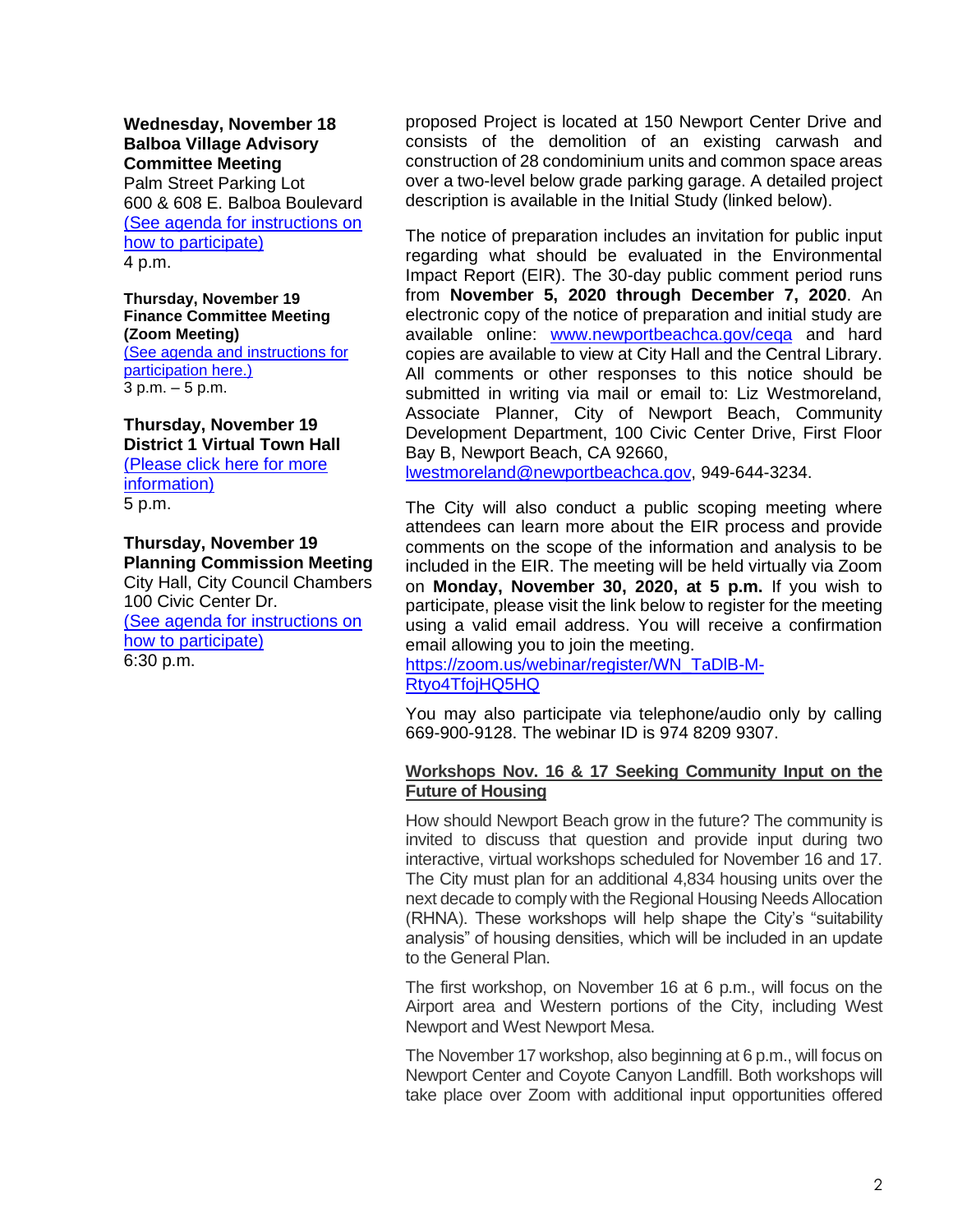online. The November workshops continue a series of virtual workshops, online activities, and educational videos to engage Newport Beach residents in the General Plan update. The workshops will be discussionbased, with polls and surveys incorporated.

- November 16. Part 1: Airport area and Western portions of the City, including West Newport and West Newport Mesa.
- November 17. Part 2: Newport Center and Coyote Canyon Landfill. 6-8 p.m. Hosted through Zoom [\(register here\)](https://zoom.us/meeting/register/tJMrduqqpz4uGdY79F7tepkYWnEzWZboA2qu)
- More Information at [www.NewportTogether.com.](http://www.newporttogether.com/) The workshops will be recorded and available on [www.NewportTogether.com.](http://www.newporttogether.com/)

If you are not able to attend the live workshops, you can watch the recordings and provide input at your convenience.

The City's General Plan Housing Element details the City's strategy for enhancing and preserving community character and identifies strategies for expanding housing. The Circulation Element governs how cars and people move through the City on local roadways, buses, ferries and trails. Over the next few months, the City of Newport Beach will host more opportunities to provide input into the Housing and Circulation Elements, as well as environmental justice policies for the General Plan Update.

Visit [www.NewportTogether.com](http://www.newporttogether.com/) to register and learn more.

### **District 1 Virtual Town Hall November 19**

Please join us for a virtual town hall meeting for residents of Council District 1 (Peninsula area) on November 19 from 5-6:30 p.m. via Zoom.

The topics will include Oceanfront Boardwalk safety, recent changes to short-term rental housing regulations enacted by the City Council, the new City fire station near Lido Isle, and the Lido water main replacement project.

[Please register for the Town Hall in advance at this link.](https://zoom.us/webinar/register/WN_vu39EhAeTkWJ-33GOz3nxA)

# **Emergency Sewer Repairs on Via Lido**

Starting Monday and for the next two weeks, the Utilities Department will be working to replace (open cut) a 200-foot stretch of 15-inch sewer pipe on Via Lido between Via Oporto and Via Malaga. A northbound and southbound lane will be closed for the duration of the work to allow room for the construction equipment and dewatering. (There will be one open traffic lane in each direction.) The construction work is expected to be difficult because of the 10+ foot pipe depth and groundwater conditions and the City's contractor will work as quickly as possible to reduce the impacts. The work is being coordinated with local surrounding community and businesses.

# **Homelessness Update**

Addressing homelessness continues to be a priority in the City's ongoing COVID-19 response, working closely with contractor City Net and regional partners throughout the county and state. The City Net hotline number is (714) 451-6198. Those who call the hotline may leave a detailed voicemail message for themselves or others in need and City Net staff will respond within 48 hours. For immediate assistance call the County's Crisis Prevention Hotline at (877) 7-CRISIS or (877) 727-4747.

Success Stories

• City Net helped secure an apartment for a woman who had been sleeping in her car. The woman moved in this week. City Net provided housing navigation resources and a kit with household items.